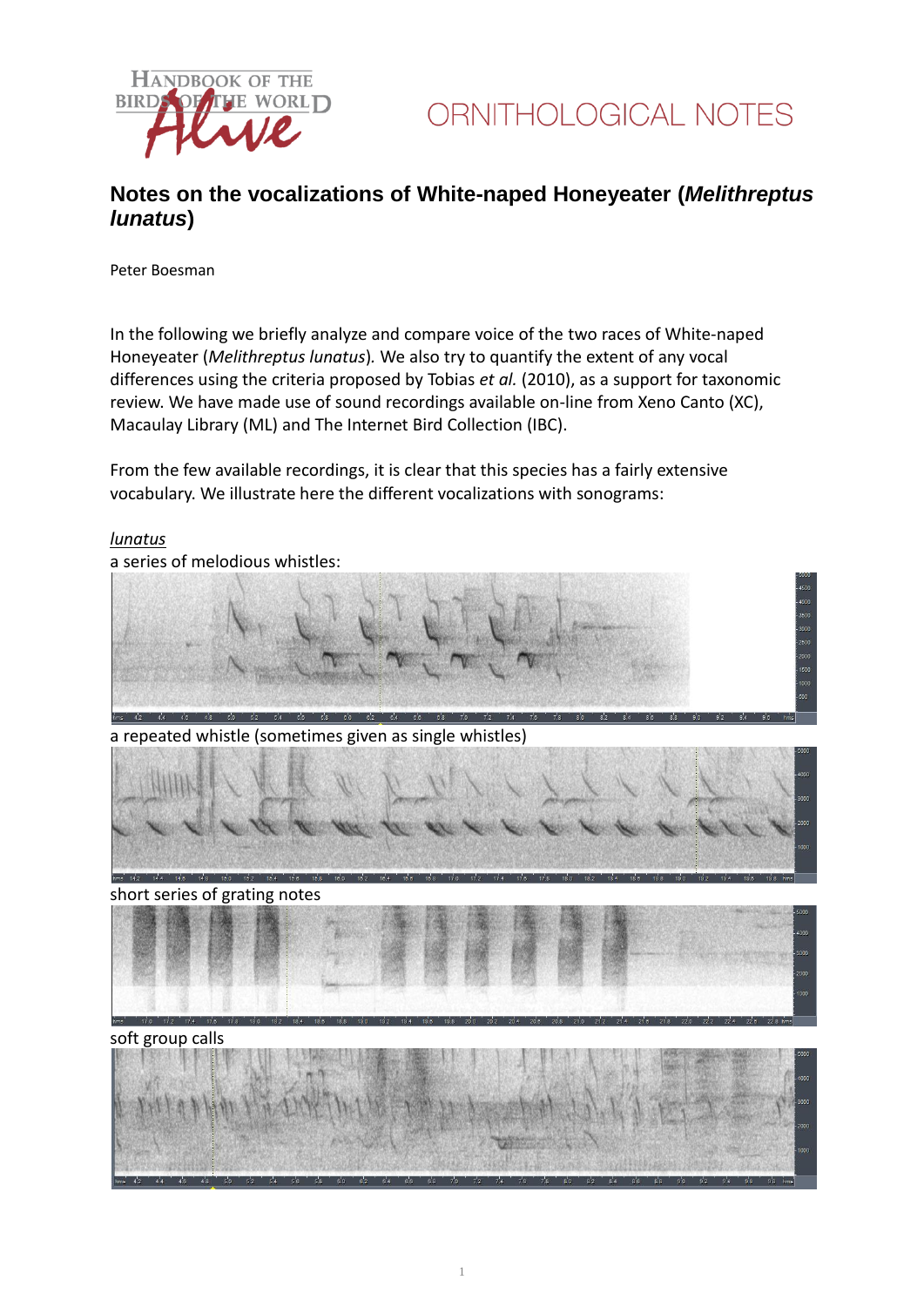

# ORNITHOLOGICAL NOTES

*chloropsis* a repeated whistle (shape sometimes different from *lunatus*)





short series of grating calls

| hms. | 6.2<br>6.4 | $66^{\circ}$<br>6.8 | $70-$ | . 72 74 718 728 810 82 84 818 818 810 82 84 86 88 100 102 104 108 108 110 112 114 116 118 120 122 124 nms |  |  |  |  |  |  |  |  |  |  |                |
|------|------------|---------------------|-------|-----------------------------------------------------------------------------------------------------------|--|--|--|--|--|--|--|--|--|--|----------------|
|      |            |                     |       |                                                                                                           |  |  |  |  |  |  |  |  |  |  | H <sub>7</sub> |
|      |            |                     |       |                                                                                                           |  |  |  |  |  |  |  |  |  |  | 1000           |
|      |            |                     |       |                                                                                                           |  |  |  |  |  |  |  |  |  |  |                |
|      |            |                     |       |                                                                                                           |  |  |  |  |  |  |  |  |  |  | $-2000$        |
|      |            |                     |       |                                                                                                           |  |  |  |  |  |  |  |  |  |  | 3000           |
|      |            |                     |       |                                                                                                           |  |  |  |  |  |  |  |  |  |  |                |
|      |            |                     |       |                                                                                                           |  |  |  |  |  |  |  |  |  |  | 4000           |
|      |            |                     |       |                                                                                                           |  |  |  |  |  |  |  |  |  |  | $-5000$        |

There is a clear similarity in vocalizations.

With so few recordings of *chloropsis* it is difficult to prove any consistent differences between homologous vocalizations of the two races.

*chloropsis* seems to have a vocalization (fast repeated whistle) not documented for *lunatus,*  their vocabulary may thus be slightly different (score 1?).

Also, all whistles are higher-pitched than in *lunatus* (minimum frequency of whistles reaching 1800-2000Hz *vs* 1200-1600Hz). If this is representative for both taxa, then a score of 2 can be given here.

Using the Tobias criteria as a guidance and with some reservation for the small sample size, a total vocal score of about 2 could be given.

This note was finalized on 7th January 2016, using sound recordings available on-line at that moment. We would like to thank in particular the sound recordists: Marc Anderson, Krzysztof Deoniziak, John Graff, Emma Greig, Linda Macaulay, David Stewart, Nick Talbot, Fred Van Gessel and Ding Li Yong.